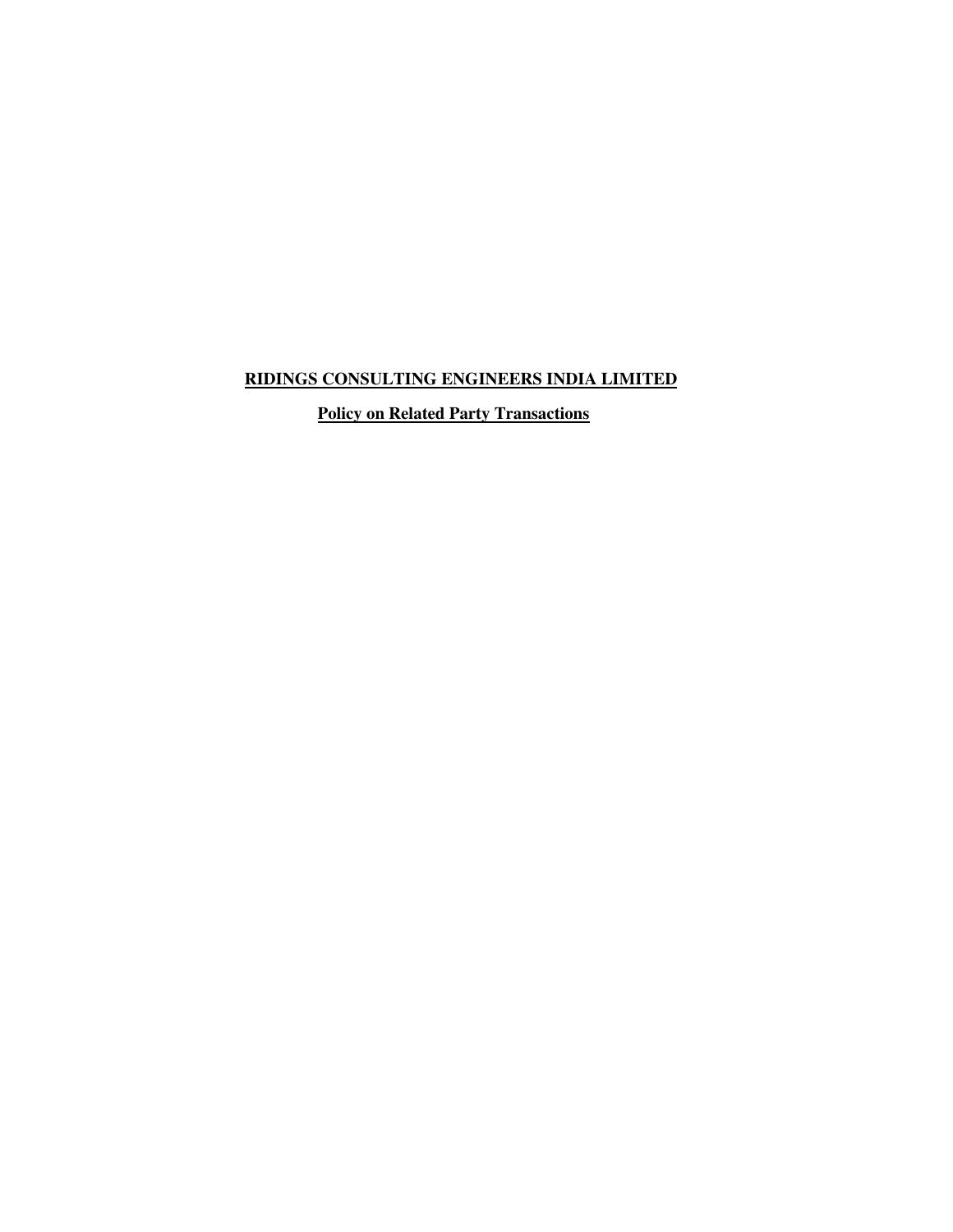# **RELATED PARTY TRANSACTION POLICY**

### **1. Preamble:**

The Board of Directors (the "Board") of Ridings Consulting Engineers India Limited (the "Company" or "RCEIL"), has adopted the following policy and procedures with regard to the Related Party Transactions as defined below. The Audit Committee shall review and may propose amendments to this policy as may be required.

The policy will be applicable to the Company. This policy is to regulate transactions between the Company and its related parties based on the laws and regulations applicable on the company.

# **2. Objective:**

This policy is framed as per the requirement of SEBI (Listing Obligations and Disclosure Requirements) Regulations, 2015 ("Listing Regulations") and intended to ensure the proper approval and reporting of transaction between the Company and its Related Parties as determined under Listing Regulations 2015, Companies Act, 2013 and rules prescribed thereunder ("Act"), and any other laws and regulations as may be applicable to the Company.

The Company is required to disclose in its Annual Financial Statements and Directors Report, certain transactions between the Company and Related Parties as well as policy relating thereto. The Related Party Transaction Policy shall be disclosed on the website of the Company and a web link thereto shall be provided in the Annual Report.

# **3. Definitions:**

**"Arm's Length Transaction"** means a transaction between two related parties that is conducted as if they were unrelated, so that there is no question of conflict of interest.

**"Associate"** means a Company as defined under section 2(6) of the Companies Act, 2013 and as defined by Accounting Standard (AS) 23, "Accounting for Investments in Associates in Consolidated Financial Statements" and by Accounting Standard (AS) 18, "Related party disclosures".

**"Audit Committee or Committee"** means the Committee of the Board formed under section177 of the Act and Regulations 18 of Listing Regulations 2015.

**"Board"** means Board of Directors of the Company.

**"Control"** means control as defined in Section 2 (27) of the Act and shall have the same meaning as defined in SEBI (Substantial Acquisition of Shares and Takeovers) Regulations, 2011.

**"Key Managerial Personnel"** shall mean the officers of the Company as defined in Section 2(51) of the Act.

**"Policy"** means Related Party Transaction Policy.

**"Material Related Party Transaction"** means a transaction with a related party where the transaction/transactions to be entered into individually or taken together with previous transactions during a financial year, exceeds ten percent of the annual consolidated turnover of the Company as per the last audited financial statements of the Company.

**"Related Party"** as defined under Listing Regulations 2015 is as under –

An entity shall be considered as related to the Company if: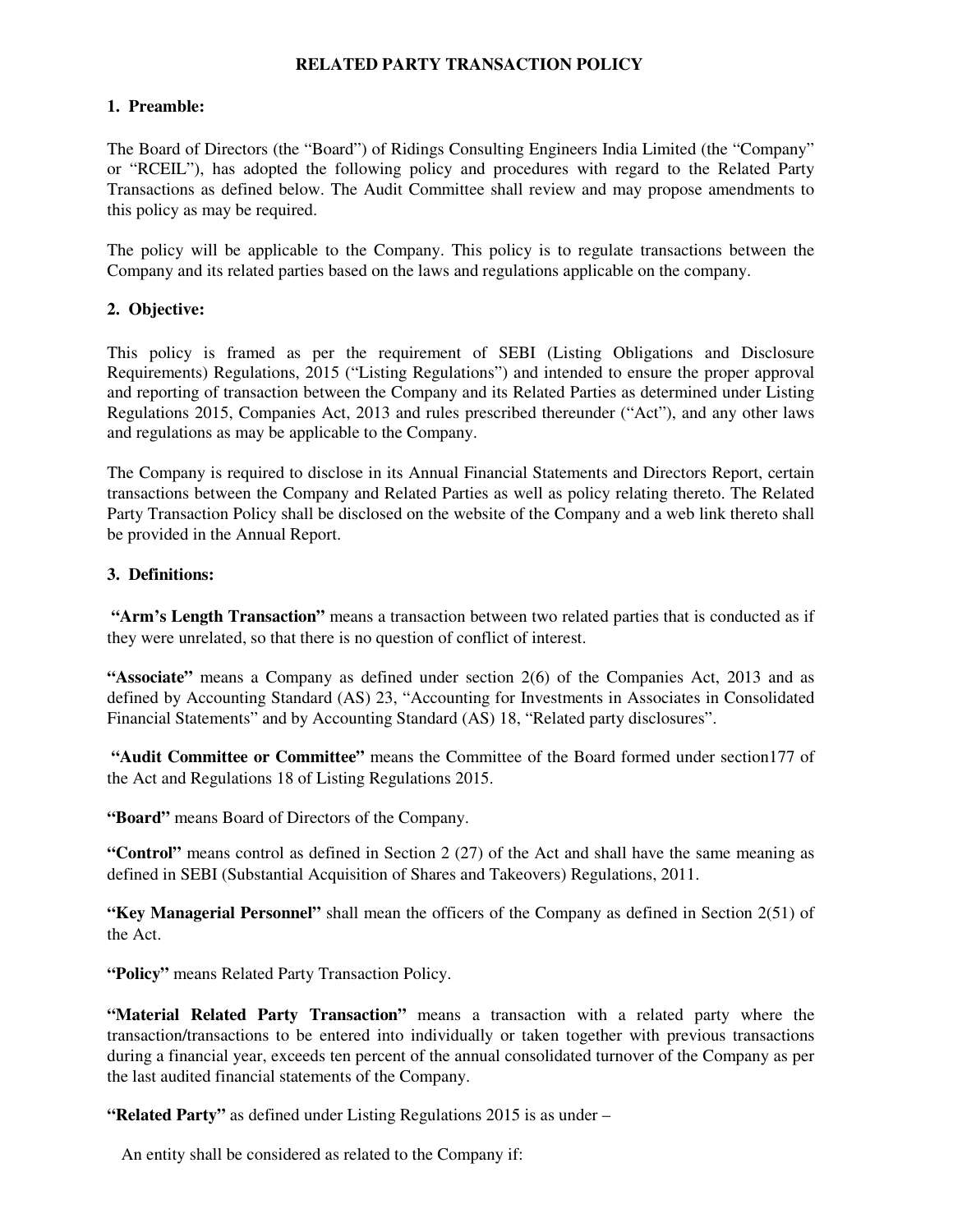(i) Such entity is a related party under section  $2(76)$  of the Companies Act, 2013; or

(ii)Such entity is a related party under the applicable accounting standards.

Section 2(76) of the Companies Act, 2013, as referred above, defines Related Party as —

- (i) A Director or his relative;
- (ii) A Key Managerial Personnel or his relative;
- (iii) A firm, in which a director, manager or his relative is a partner;
- (iv) A private company in which a director or manager is a member or director;
- (v) A public company in which a director or manager is a director and holds along with his relatives, more than two per cent. of its paid-up share capital;
- (vi) Anybody corporate whose Board of Directors, managing director or manager is accustomed to act in accordance with the advice, directions or instructions of a director or manager; [Except advice, directions or instructions given in a professional capacity]
- (vii) Any person on whose advice, directions or instructions a director or manager is accustomed to act.[Except advice, directions or instructions given in a professional capacity]
- (viii) Any company which is a holding, subsidiary or an associate company of such company; or a subsidiary of a holding company to which it is also a subsidiary.
- (ix) A director other than an Independent Director or Key Managerial Personnel of the holding Company or his relative with reference to a Company.

**"Relative":** with reference to any person, means who is related to another, if:-

- (i) They are members of a Hindu Undivided Family;
- (ii) They are Husband or wife or
- (iii) One person is related to the another in the following manner, namely:
	- a. Father, includes step-father.
	- b. Mother, includes step-mother.
	- c. Son, includes step-son.
	- d. Son's wife.
	- e. Daughter.
	- f. Daughter's husband.
	- g. Brother, includes step-brother.
	- h. Sister, includes step-sister.

### **"Related Party Transactions"**

Related party transaction" means a transfer of resources, services or obligations between a listed entity and a related party, regardless of whether a price is charged and a "transaction" with a related party shall be construed to include a single transaction or a group of transactions in a contract:.

Explanation: A transaction with a related party shall be construed to include single transaction or a group of transactions in a contract.

As per Section 188 of the Act shall means contracts or arrangements with related party with respect to:-

- (a) Sale, purchase or supply of any goods or materials;
- (b) Selling or otherwise disposing of, or buying, property of any kind;
- (c) Leasing of property of any kind;
- (d) Availing or rendering of any services;
- (e) Appointment of any agent for purchase or sale of goods, materials, services or property;
- (f) Such related party's appointment to any office or place of profit in the company, its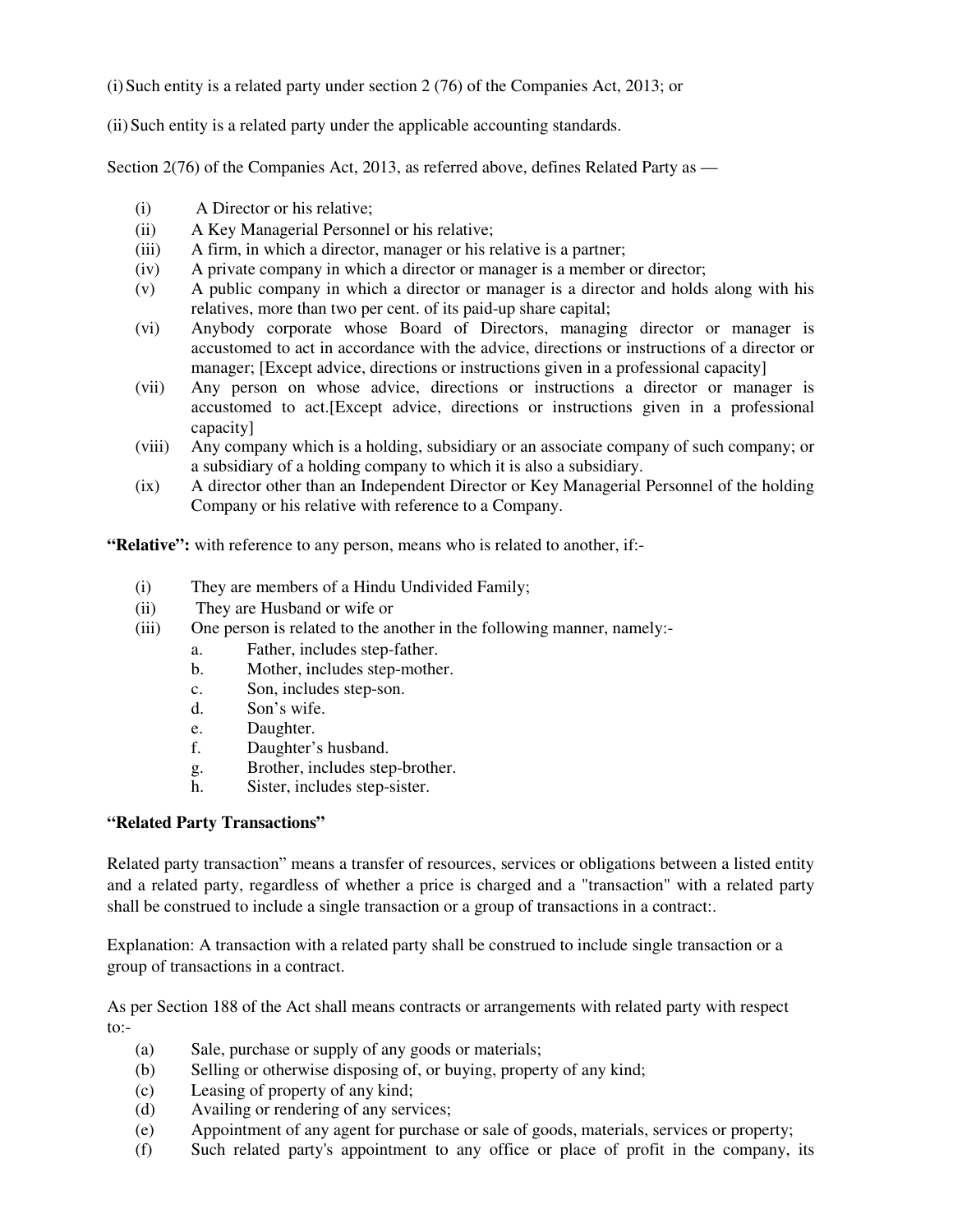subsidiary company or associate company; and

(g) Underwriting the subscription of any securities or derivatives thereof, of the Company.

"Collectively the Related Party Transaction shall constitute the above."

**"Subsidiary"** means a Company as defined under section 2(87) of the Companies Act, 2013 and as defined by Accounting Standard (AS) 23, "Accounting for Investments in Associates in Consolidated Financial Statements" and by Accounting Standard (AS) 18, "Related party disclosures".

### **Transactions in "ordinary course of business"** shall mean and include-

- Transactions that are entered in the normal and usual course of business and are identical to the business of the company.
- Transactions that is reasonable in the context of the business of the company.
- Transactions that are part of the standard industry practice.

# **4. Identification of Related Party:**

Each director and Key Managerial Personal is responsible for providing notice to the Board or Audit Committee regarding persons and entities to be considered as "related Party" by virtue of his/her being Director/KMP in the entity or holding certain shareholding percentage. Such notice shall be provided to the company at the time of appointment and also at the time of first board meeting in every financial year and whenever there is any change in the disclosures already made.

# **5. Identification of Potential Related Party Transactions:**

Each director and Key Managerial Personnel is responsible for providing notice to the Board or Audit Committee of any potential Related Party Transaction involving him or her or his or her Relative, including any additional information about the transaction that the Board/Audit Committee may reasonably request. Board/Audit Committee will determine whether the transaction does, in fact, constitute a Related Party Transaction requiring compliance with this policy.

### **6. Terms of the Policy:**

- 6.1 All Related Party Transactions must be reported to the Audit Committee and referred for approval by the Committee in accordance with this Policy.
- 6.2 All the Related Party Transactions proposed to be entered shall require prior approval of the Audit Committee including the transactions to be entered in the ordinary course of business. The Audit Committee shall accordingly recommend the Related Party Transaction for the approval of Board of Directors/ Shareholders as per the terms of this policy.
- 6.3 All the Related Party Transactions prescribed under Section 188 of Companies Act, 2013 and within the threshold limits prescribed under rule 15 sub rule(3) of Companies (Meetings of Board and its Powers) Second Amendment Rules, 2014, shall along with the Audit Committee Approval shall also require approval of the Board of Directors.
- 6.4 All the Material Related Party Transactions and Related Party Transactions, exceeding the threshold limits prescribed under rule 15 sub rule(3) of Companies (Meetings of Board and its Powers) Second Amendment Rules, 2015 shall require prior approval of the Audit Committee, Board of Directors and Shareholders of the Company by way of Resolution.
- 6.5 However, Related Party Transactions which are either not at arm's length or not undertaken in the ordinary course of business shall require the prior approval of the Audit Committee, Board of Directors and the Shareholders by way of resolution in order to allow the Company to enter into arrangements/transactions/contracts with related party of the Company as per the prescribed provisions of Companies Act, 2013 along with the rules made thereunder and the Listing Agreement.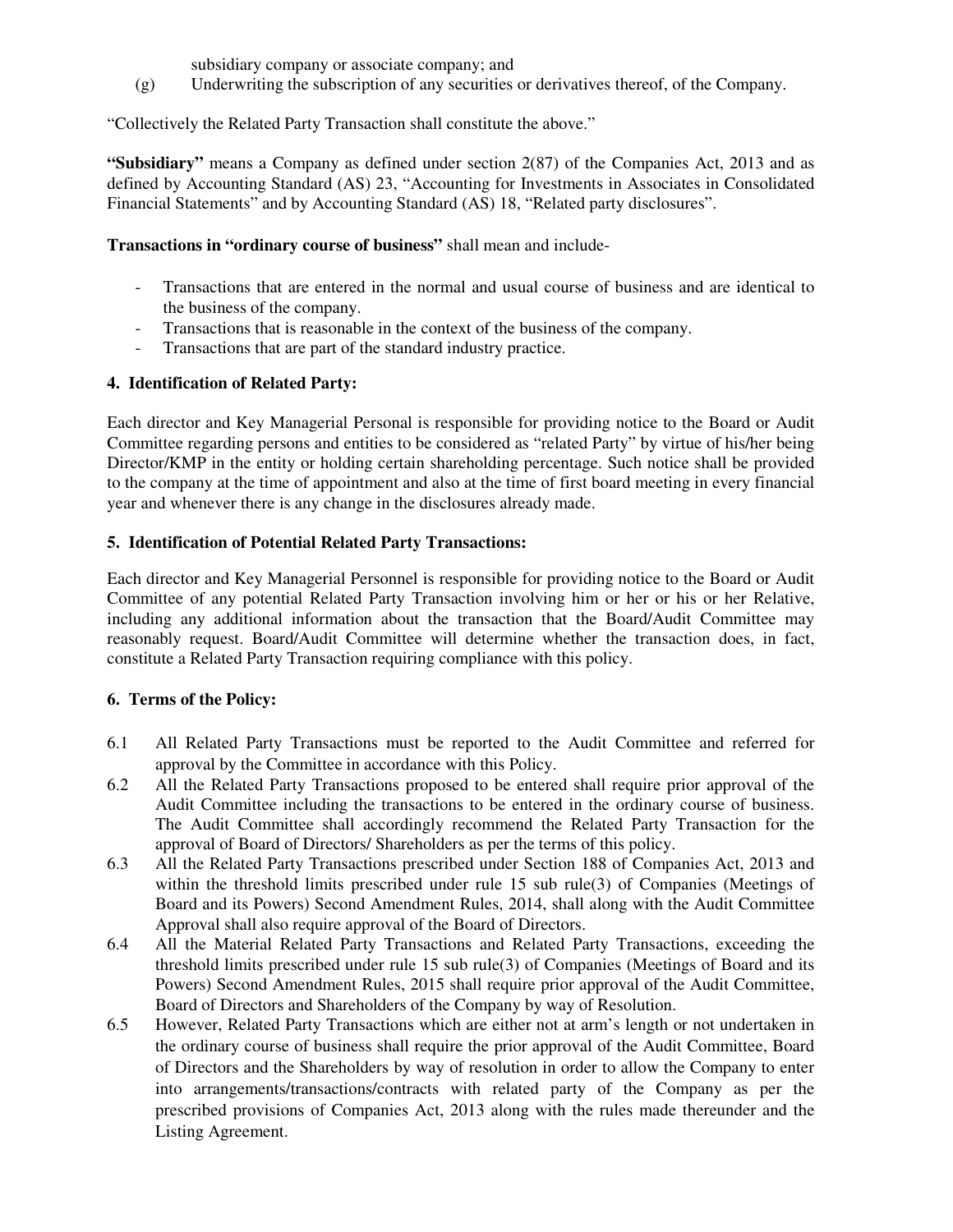# **7. Review and Approval of Related Party Transactions:**

All related party transactions must be reported to the Audit Committee for its prior approval in accordance with this policy. The Committee shall review the transaction and report the same for approval of the Board and shareholders, if required, in accordance with this policy.

### **Approval of Audit Committee**

- 7.1 All Related Party Transactions shall require prior approval of the Audit Committee either at a meeting or by resolutions by circulations. Any member of the committee who has potential interest in any related party transaction will abstain from discussion and voting on the approval of the related party transaction.
- 7.2 Audit Committee shall have all rights to call for information/documents in order to understand the scope of the proposed related party transactions.
- 7.3 The Audit Committee may grant omnibus approval for the proposed Related Party Transaction subject to the following conditions:
	- a. The Audit Committee shall lay down the criteria for granting omnibus approval in line with the policy on Related Party Transactions of the Company and such approval shall be applicable in respect of transactions which are repetitive in nature;
	- b. The Audit Committee shall satisfy itself the need for such omnibus approval and that such approval is in the interest of the Company;
	- c. Such omnibus approval shall specify the following:
		- Name(s) of the Related Party;
		- Nature of the transaction;
		- Period of transaction;
		- Maximum amount of transaction that can be entered into;

- The indicative base price/current contracted price and the formula for variation in the price, if any, and;

- Such other conditions as the Audit Committee may deem fit.
- d. In such cases where the need for Related Party Transaction cannot be foreseen and details as required above are not available, the Audit Committee may grant omnibus approval for such transactions subject to their value not exceeding Rs. 1 crore per transaction;
- e. The Audit committee shall review, at least on a quarterly basis, the details of Related party transactions entered into by the Company pursuant to each of the omnibus approval given;
- f. Such omnibus approvals shall be valid for a period not exceeding one year and shall require fresh approvals after the expiry of one year.
- 7.4 All material related party transactions will be placed for approval of the shareholders of the Company through special Resolution and the related parties shall abstain from voting on such resolutions.

### **Approval of Board of Directors**

7.5 If the Committee determines that a Related Party Transaction should be brought before the Board, or if the Board in any case elects to review any such matter or it is mandatory under any law for the Board to approve a Related Party Transaction, then the Board shall consider and approve the Related Party Transaction at a meeting and the considerations set forth above shall apply to the Board's review and approval of the matter, with such modification as may be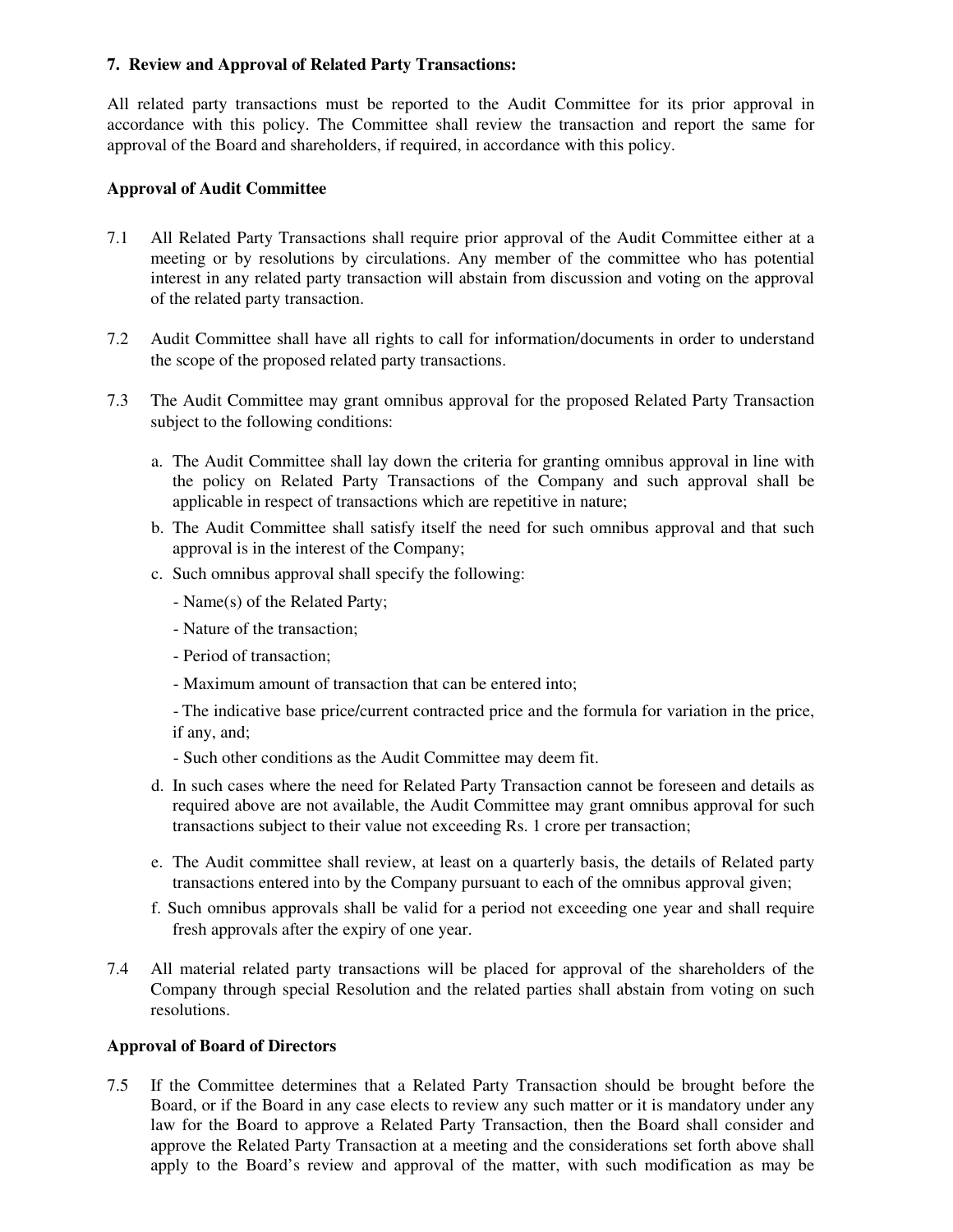necessary or appropriate under the circumstances.

- 7.6 All the related party transactions prescribed under Section 188 of the Act, which are not in the ordinary course of business or not at Arm's Length Basis and all material related party transactions shall be brought before the Board and the Board shall consider and approve the related party transaction at a meeting.
- 7.7 Any member of the Board who is interested or has potential interest (as mentioned under section 184(2) of the Act), in any related party transaction shall not be present at the meeting during discussions on the subject matter of the resolution relating to such related party transaction.

### **Approval of Shareholders**

- 7.8 All the Material Related Party Transactions shall require approval of the shareholders through special resolution and the Related Parties shall abstain from voting on such resolution. The related parties referred here shall abstain from voting irrespective of whether the entity is a party to the particular transaction or not.
- 7.9 All the Transactions, other than the Material Related Party Transaction, with the related parties which are not in the Ordinary Course of Business and at Arms' Length shall, subject to the limits mentioned in Rules 15(3) of the Companies (Meeting of Board and its Power) Rules, 2014, also require the approval of the shareholders through special resolution and the Related Parties shall abstain from voting on such resolution.

The 'Related Party' referred here has to be construed with reference only to the contract or arrangement for which, the said special resolution is being passed. Thus, the term 'Related Party' in the given context, refers to only such related party as may be a related party in the context of the contract or arrangement for which, the said resolution is being passed.

Transactions that, require previous approval of Shareholders of the Company, as prescribed under rule 15(3) of the Companies (Meeting of Board and its Powers ) Rules, 2014, includes the transactions/ contracts/ arrangements as follows :

- 1) Sale, purchase or supply of any goods or materials, directly or through appointment of agent, exceeding 10% of the turnover of the company or Rs. 100 crore, whichever is lower, as mentioned in clause (a) and clause (e) respectively of sub-section (1) of section 188 of Companies Act, 2013;
- 2. Selling or otherwise disposing of or buying property of any kind, directly or through appointment of agent, exceeding 10% of net worth of the company or Rs. 100 crore, whichever is lower, as mentioned in clause (b) and clause (e) respectively of sub-section (1) of section 188 of Companies Act, 2013;
- 3) Leasing of property of any kind exceeding 10% of turnover of the company or Rs. 100 crore, whichever is lower, as mentioned in clause (c) of sub-section (1) of section 188 of Companies Act, 2013;
- 4) Availing or rendering of any services, directly or through appointment of agent, exceeding 10% of the turnover of the company or Rs. 50 crore, whichever is lower, as mentioned in clause (d) and clause (e) respectively of sub-section (1) of section 188 of Companies Act, 2013.

These limits shall however, apply for transaction or transactions to be entered into either individually or taken together with the previous transactions during a financial year.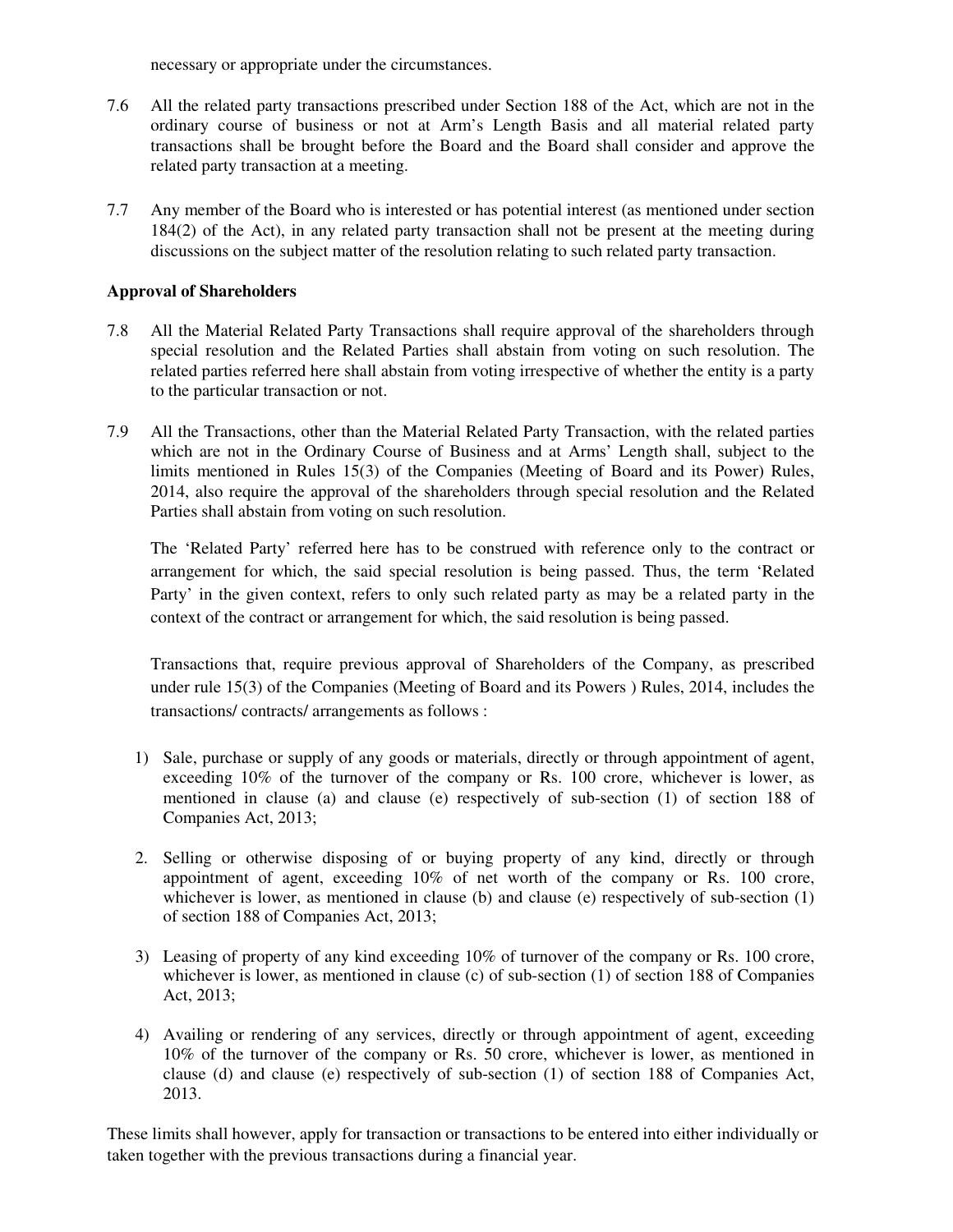7.10 However, In case of wholly owned subsidiary, the resolution passed by the holding company shall be sufficient for the purpose of entering into the transactions between wholly owned subsidiary and holding company.

### **Transaction not requiring approval of Audit Committee, Board or Shareholders**

- 7.11 Notwithstanding the foregoing, the following Related Party Transactions shall not require approval of Audit Committee, Board or Shareholders:
	- i. Any transaction that involves the providing of compensation to a director or Key Managerial Personnel in connection with his or her duties to the Company or any of its subsidiaries or associates, including the reimbursement of reasonable business and travel expenses incurred in the ordinary course of business.
	- ii. Any transaction in which the Related Party's interest arises solely from ownership of securities issued by the Company and where all holders of such securities receive the same benefits pro rata as the Related Party.

# **Transaction not requiring approval of Board or Shareholders**

7.12 Pursuant to clarification provided in circular No.30/2014 dated 17th July, 2014 of Ministry of Corporate Affairs, Contracts entered into by companies, after making necessary compliances under Section 297 of the Companies Act, 1956, which already came into effect before the commencement of Section 188 of the Companies Act, 2013, will not require fresh approval under the said section 188 till the expiry of the original term of such contracts. Thus, if any modification in such contract is made on or after lst April, 2014, the requirements under section 188 will have to be complied with.

# **8 Criteria for approval of a Related Party Transaction by the Board / Audit Committee:**

8.1 To review a Related Party Transaction, the Board / Audit Committee will be provide with all relevant material information of the Related Party Transaction, including the terms of the transaction, the business purpose of the transaction, the benefits to the Company and to the Related Party, and any other relevant matters.

The information provided shall specifically cover the following:

- i. the name of the related party and nature of relationship;
- ii. the nature, duration of the contract and particulars of the contract or arrangement;
- iii. the material terms of the contract or arrangement including the value, if any;
- iv. any advance paid or received for the contract or arrangement, if any;
- v. the manner of determining the pricing and other commercial terms, both included as part of contract and not considered as part of the contract;
- vi. whether all factors relevant to the contract have been considered, if not, the details of factors not considered with the rationale for not considering those factors;
- vii. the persons/authority approving the transaction; and
- viii. any other information relevant or important for the Committee to take a decision on the proposed transaction.
- 8.2 In determining whether to approve a Related Party Transaction, the Board/ Audit Committee shall consider the following factors, amongst others, to the extant relevant to the Related Party Transaction:
	- i. Whether the transaction is in the ordinary course of business of the company.
	- ii. Whether the terms of the Related Party Transaction are fair and on arm's length basis to the Company and would apply on the same basis if the transaction did not involve a Related Party;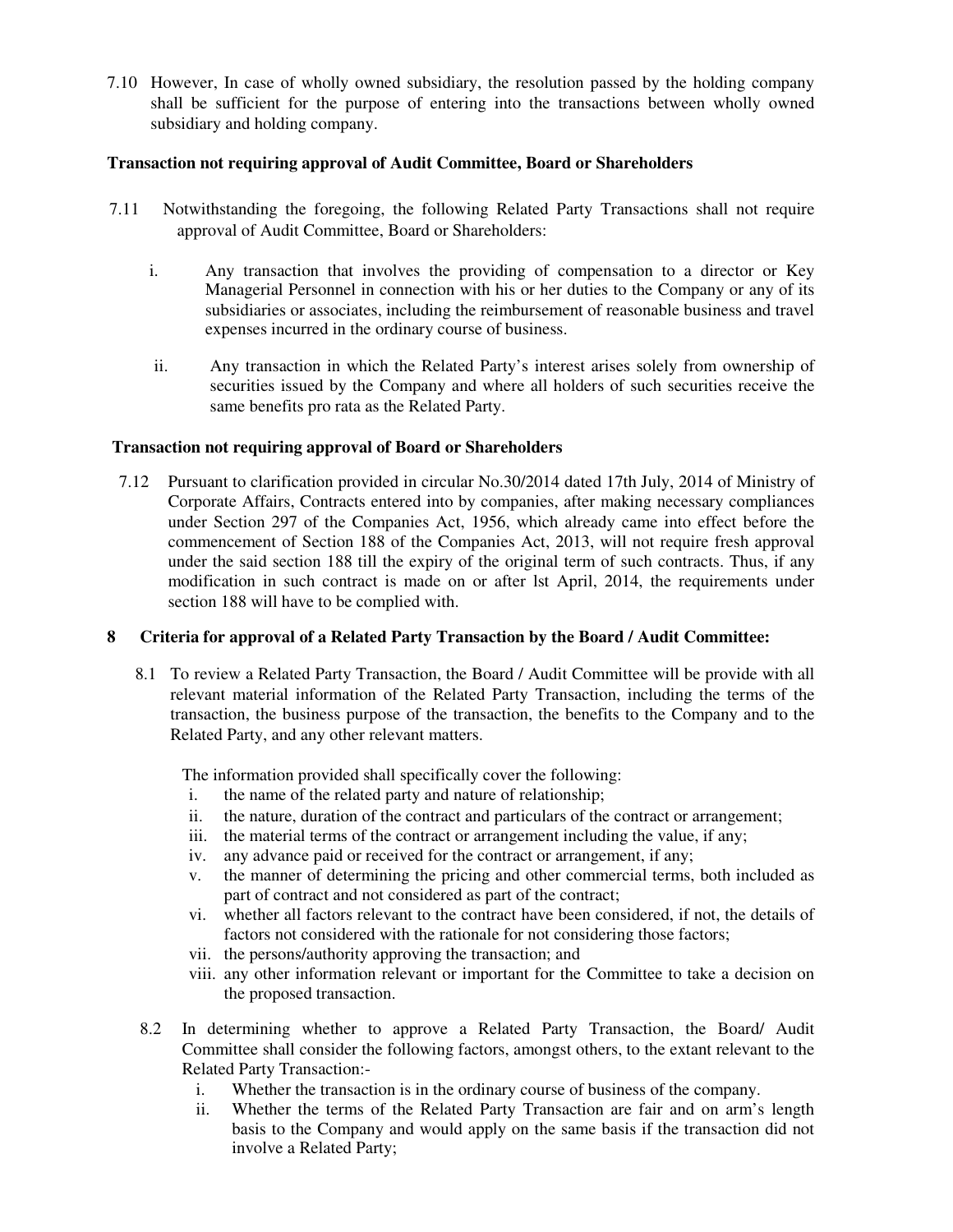- iii. Whether there are any undue compelling business reasons for the Company to enter into the Related Party Transaction and the nature of alternative transactions, if any;
- iv. Whether the Related Party Transaction would affect the independence of the directors/KMP;
- v. Whether the proposed transaction includes any potential reputational risk issues that may arise as a result of or in connection with the proposed transaction;
- vi. Where the ratification of the Related Party Transaction is allowed by law and is sought from the Committee, the reason for not obtaining the prior approval of the Committee and the relevance of business urgency and whether subsequent ratification would be detrimental to the Company; and
- vii. Whether the Related Party transaction would present an improper conflict of interest for any director or Key Managerial Personnel of the Company, taking into account the size of the transaction, the overall financial position of the director, Executive Officer or other Related Party, the direct or indirect nature of the director's, Key Managerial Personnel's or other Related Party's interest in the transaction and the ongoing nature of any proposed relationship and any other factors the Board/Committee deems relevant.

#### **9 Disclosures:**

- 9.1 Every Director of a Company who is in any way, whether directly or indirectly, concerned or interested in a contract or arrangement or proposed contract or arrangement entered into or to be entered into—
	- (a) With a body corporate in which such director or such director in association with any other director, holds more than two per cent. shareholding of that body corporate, or is a promoter, manager, Chief Executive Officer of that body corporate; or
	- (b) With a firm or other entity in which, such director is a partner, owner or member, as the case may be, shall disclose the nature of his concern or interest at the meeting of the Board in which the contract or arrangement is discussed and shall not participate in such meeting:

 Provided that where any director who is not so concerned or interested at the time of entering into such contract or arrangement, he shall, if he becomes concerned or interested after the contract or arrangement is entered into, disclose his concern or interest forthwith when he becomes concerned or interested or at the first meeting of the Board held after he becomes so concerned or interested.

- 9.2 All Directors/ KMPs are required to disclose the entities in which they or their relatives are or deemed to be interested, in the prescribed form.
- 9.3 Each Director and KMP of the Company shall promptly notify the Company Secretary of the Company of any material transaction or Relationship that could reasonably be expected to give rise to any conflict of interest.
- 9.4 The Company shall maintain Register pertaining to related party transactions in the prescribed form.
- 9.5 The related party transaction entered into with the related party/ies shall be disclosed in the Director Report / Annul Report as per the disclosure requirement of the Act.
- 9.6 The company shall disclose the policy on dealing with Related Party Transactions on its website and a web link thereto shall be provided in the Annual Report.
- 9.7 Details of all material transactions with related parties shall be disclosed, quarterly in the Compliance Report on Corporate Governance., as required under listing agreement.